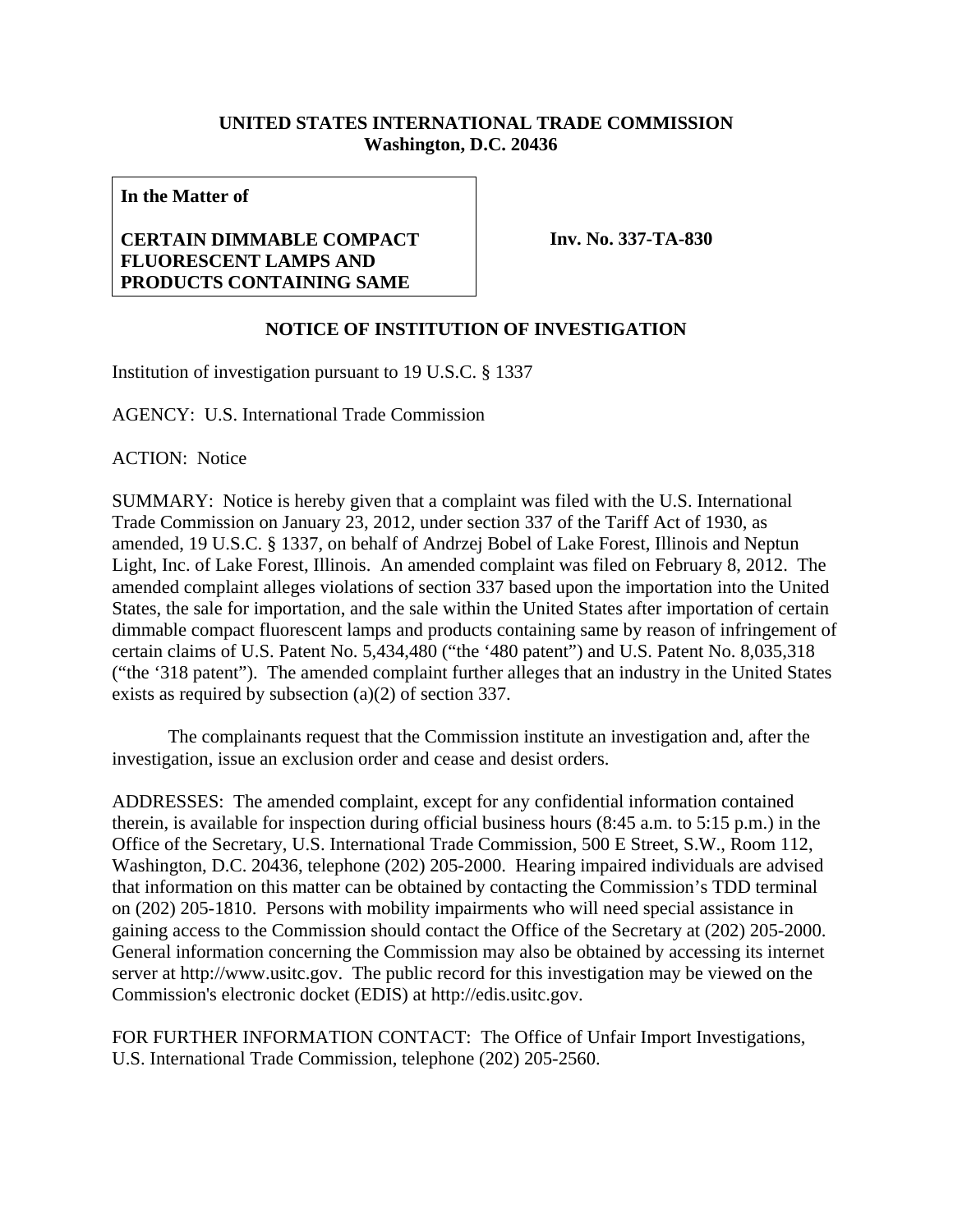AUTHORITY: The authority for institution of this investigation is contained in section 337 of the Tariff Act of 1930, as amended, and in section 210.10 of the Commission's Rules of Practice and Procedure, 19 C.F.R. § 210.10 (2011).

SCOPE OF INVESTIGATION: Having considered the amended complaint, the U.S. International Trade Commission, on February 21, 2012, ORDERED THAT –

 (1) Pursuant to subsection (b) of section 337 of the Tariff Act of 1930, as amended, an investigation be instituted to determine whether there is a violation of subsection  $(a)(1)(B)$  of section 337 in the importation into the United States, the sale for importation, or the sale within the United States after importation of certain dimmable compact fluorescent lamps and products containing same that infringe one or more of claim 9 of the '480 patent and claims 1 and 12 of the '318 patent, and whether an industry in the United States exists as required by subsection  $(a)(2)$  of section 337;

 (2) For the purpose of the investigation so instituted, the following are hereby named as parties upon which this notice of investigation shall be served:

(a) The complainants are:

 Andrzej Bobel 640 Leland Court Lake Forest, IL 60045

 Neptun Light, Inc. 13950 W. Business Center Drive Lake Forest, IL 60045

 (b) The respondents are the following entities alleged to be in violation of section 337, and are the parties upon which the complaint is to be served:

> SK America, Inc. d/b/a Maxlite 80 Little Falls Road Fairfield, NJ 07004

 U Lighting America Inc. 2448 Balme Drive San Jose, CA 95122

 Golden U Lighting Manufacturing (Shenzhen) Co., Ltd. 3F, Block A3, Xinjianxing Industrial Park, Fengxin Road, Lou Village, Guangming District Shenzhen Guangdong China 518107

Feit Electric Company, Inc.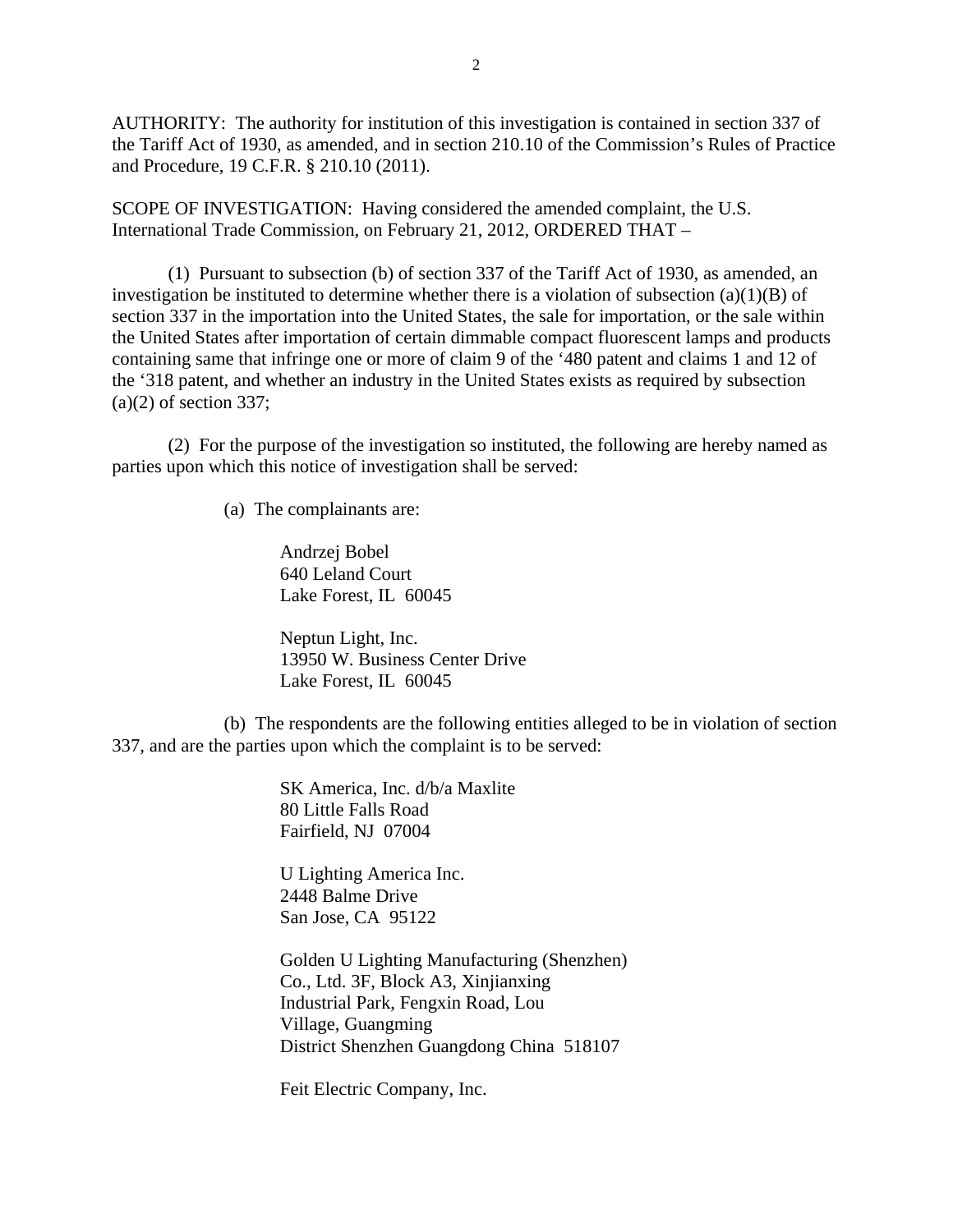4901 Gregg Road Pico Rivera, CA 90660-2108

 General Electric Company 3135 Easton Turnpike Fairfield, CT 06828-0001

 Xiamen Topstar Lighting Co. Ltd. No. 676, Meixi Road, Tong'an Xiamen, Fujan, China 361100

 Technical Consumer Products, Inc. 325 Campus Drive Aurora, OH 44202

 TCP China Shanghai Office 2208-2210 Room, 2nd Building, 270 CaoXi Road, Xuhui District, Shanghai, China

 TCP (Shanghai) Tiancanbao Lighting Electrical Appliance Co., Ltd. Room A502 No. 250 Cai Xi Road, Shanghai China 200235

 Shanghai Jensing Electron Electrical Equipment Co., Ltd. No. 23 Kai Jiang Road East Si Jing, Song Jiang Shanghai, China 201601

 Shanghai Qiangling Electronics Co., Ltd. No. 139 Wang Dong South Road E Si Jing song Jiang Shanghai China

 Zhejiang Qiang Ling Electronic Co. Ltd. No. 200, Xuefu Road, Runzhou District Zhenjiang, Jiangsu 212003 China;

## and

 (3) For the investigation so instituted, the Chief Administrative Law Judge, U.S. International Trade Commission, shall designate the presiding Administrative Law Judge.